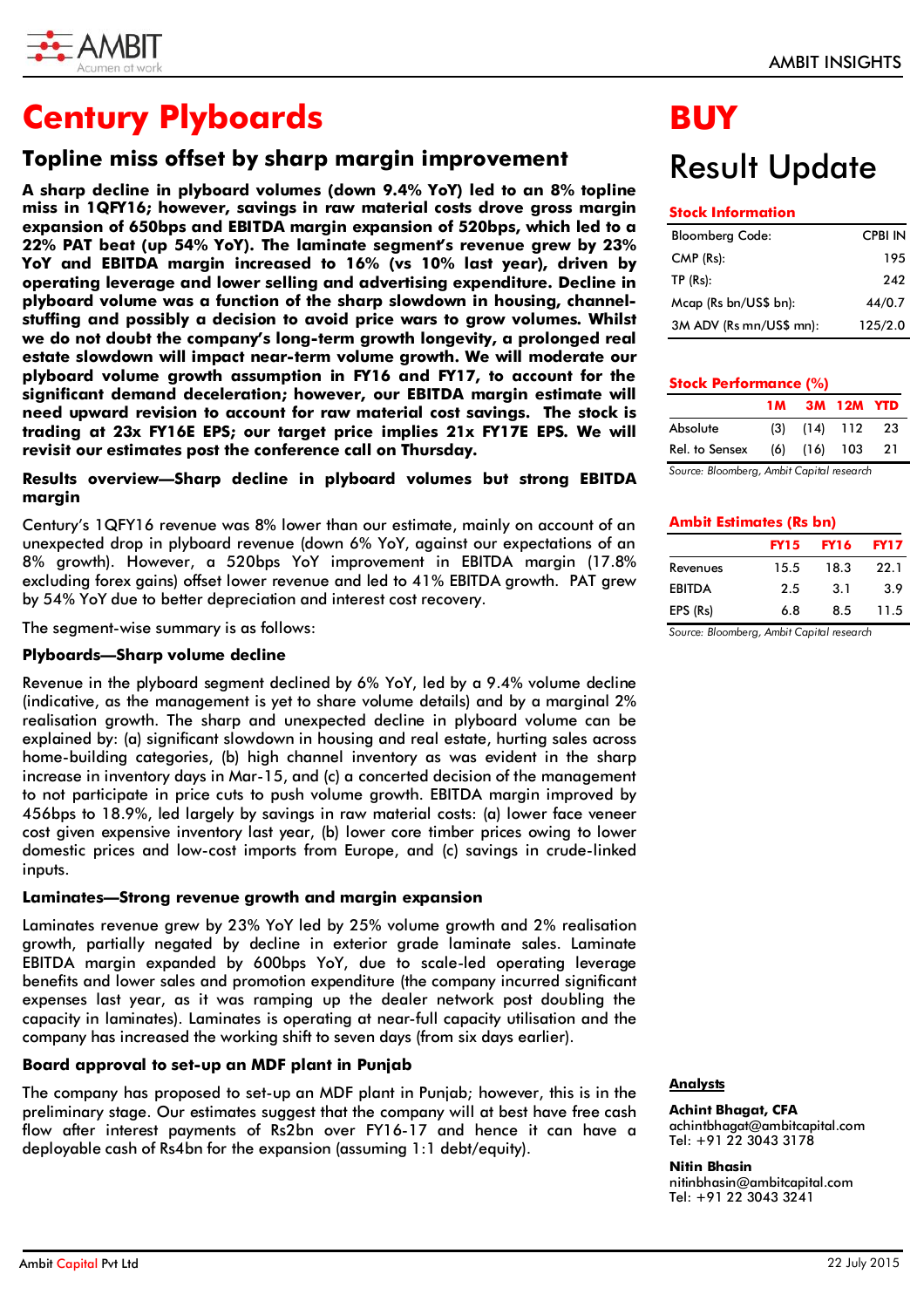

## **Century vs Greenply—Century focusses on EBITDA and Greenply on volumes**

Greenply's plyboard volume grew by 8% YoY, whereas Century's volumes dropped by 9.4%. However, the company's plyboard EBITDA margins dropped by 140bps YoY to 8.6%, whereas Century's EBITDA margin increased by 455bps to 18.9%. It appears that Greenply passed on some of the savings in raw material costs to the customers, which restricted margin expansion but supported volume growth, whereas Century maintained pricing at the cost of lower volume growth.

## **Exhibit 1: Greenply's ply revenue growth was higher than Century's…**





**Exhibit 2: …but its EBITDA margin was significantly lower**

*Source: Company, Ambit Capital research*

*Source: Company, Ambit Capital research*

## **Where do we go from here? Near-term challenges; long-term story intact**

We retain our long-term thesis on the company that Century's scale expansion, strong brand and expansion of product-lines will improve market share in the Indian plyboard industry, which is currently dominated by the unorganised sector (70% market share); however, the unorganised sector is losing competitiveness due to raw material availability issues, rising brand awareness and improving reach of organised manufacturers. That said, we are concerned about the near-term volume growth, as a prolonged slowdown in housing/real estate will impact volume growth at least for the next 2-3 quarters. As a result, we will have to moderate our plyboard volume growth expectations for Century (10%/14% growth in FY16/FY17) significantly. However, on the positive side, costs remain benign and hence our EBITDA margin estimate (15.9%/16.6% currently) will require upward revisions. Hence, despite lower revenue growth than previously anticipated, we do not see significant downgrades to our PAT estimates.

We await certain clarifications from the management in the conference call scheduled on Thursday (23rd July 2015) before revisiting our estimates.

## **Valuation and recommendation—Limited levers for near-term multiple expansion**

The stock is trading at 23x FY16E EPS, 10% lower than categories such as tiles but at a 35% discount to paints. Our target price of Rs242 implies 21.0x FY17E EPS, which is not excessive when seen in light of 34% EPS CAGR and 34-35% RoE over FY15-17E. Whilst we believe that the company's multiples will re-rate in the mid-to-long term, as industry volumes improve and unorganised share drops further, multiples in the near term face risks from decelerating demand and non-improvement in cash generation.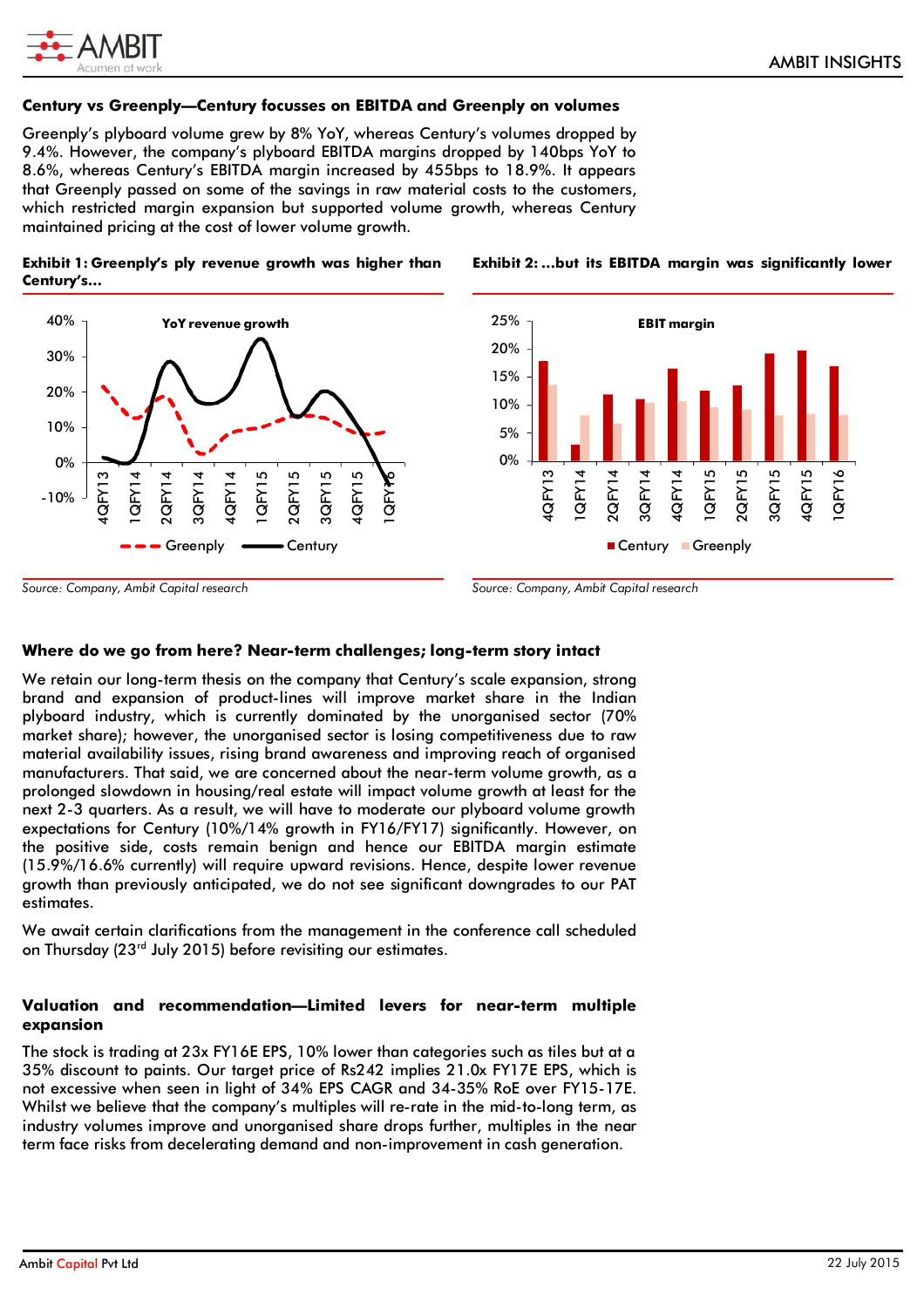

## **Exhibit 3: Quarterly results snapshot**

| <b>Particulars (Rs mn</b><br>unless mentioned) | 1 QFY 15 | 4QFY15 | 1QFY16 | YoY (%)   | <b>QoQ</b> (%) | <b>Ambit Est</b> | Dev $(\%)$ | <b>Comments</b>                                                                             |
|------------------------------------------------|----------|--------|--------|-----------|----------------|------------------|------------|---------------------------------------------------------------------------------------------|
| <b>Net Sales</b>                               | 3,608    | 4,049  | 3,680  | 2.0       | (9.1)          | 3,995            | (7.9)      | Lower-than-expected revenue growth owing<br>to an unexpected decline in plyboard volumes    |
| <b>Operating costs</b>                         | 3,156    | 3,299  | 3,042  | (3.6)     | (7.8)          | 3,409            | (10.8)     | Margin expansion driven by raw material cost<br>savings                                     |
| <b>EBITDA</b>                                  | 472      | 793    | 668    | 41.5      | (15.9)         | 616              | 8.4        |                                                                                             |
| <b>EBITDA</b> margin                           | 13.1     | 19.6   | 18.1   | 507 bps   | $-145$ bps     | 15.4             | 272 bps    | Higher-than-expected margin was a function                                                  |
| EBITDA (ex-forex)                              | 454      | 710    | 655    | 44.4      | (7.8)          | 616              | 6.3        | of better realisations and raw material cost<br>savings                                     |
| EBITDA margin (ex-<br>forex)                   | 12.6     | 17.5   | 17.8   | $523$ bps | 26 bps         | 15.4             | 238 bps    |                                                                                             |
| Other income                                   | 13       | 9      | 3      | (75.2)    | (61.9)         | 13               | (75.2)     |                                                                                             |
| Depreciation                                   | 104      | 119    | 101    | (3.4)     | (15.0)         | 115              | (12.4)     | YoY decline is on account of change in<br>depreciation rate as per the new Companies<br>Act |
| <b>EBIT</b>                                    | 381      | 684    | 554    | 45.6      | (18.9)         | 514              | 7.8        | Strong EBIT growth was a function of high<br><b>EBITDA</b> growth and no forex losses       |
| Interest cost                                  | 74       | 90     | 123    | 66.5      | 36.0           | 108              | 13.5       |                                                                                             |
| PBT                                            | 307      | 593    | 447    | 45.7      | (24.6)         | 406              | 10.1       |                                                                                             |
| Tax                                            | 50       | 114    | 51     | 1.4       | (55.4)         | 81               | (37.7)     |                                                                                             |
| PAT                                            | 257      | 480    | 397    | 54.3      | (17.3)         | 325              | 22.1       | Higher-than-expected EBITDA drove the                                                       |
| PAT (adjusted for<br>forex gains/losses)       | 242      | 429    | 386    | 59.3      | (10.0)         | 325              | 18.7       | sharp increase in PAT                                                                       |
| <b>EPS</b>                                     | 1.2      | 2.2    | 1.8    | 54.3      | (17.3)         | 1.5              | 22.1       |                                                                                             |

*Source: Company, Ambit Capital research*

## **Exhibit 4: Significant improvement in plyboards EBIT margin**

| <b>Segmental Sales (Rs mn)</b>     | 1QFY15  | 4QFY15    | 1 QFY16 | YoY (%) | QoQ (%)    |
|------------------------------------|---------|-----------|---------|---------|------------|
| Plyboard                           | 2,749   | 2,918     | 2,576   | (6.3)   | (11.7)     |
| Laminates                          | 627     | 805       | 772     | 23.0    | (4.1)      |
| <b>CFS</b>                         | 154     | 174       | 174     | 13.0    | (0.1)      |
| Others                             | 84      | 160       | 165     | 96.7    | 2.9        |
| <b>Segmental Volumes</b>           |         |           |         |         |            |
| Plyboard (cbm)                     | 47875   | 50296     | 43383   | (9.4)   | (13.7)     |
| Laminates (pieces)                 | 725,136 | 1,028,241 | 909,079 | 25.4    | (11.6)     |
| <b>Segmental Realisation</b>       |         |           |         |         |            |
| Plyboard (per CBM)                 | 57      | 58        | 59      | 3.4     | 2.4        |
| Laminates (per piece)              | 865     | 782       | 849     | (1.9)   | 8.5        |
| <b>Segmental EBITDA</b>            |         |           |         |         |            |
| Plyboard                           | 394     | 631       | 487     | 23.6    | (22.7)     |
| Laminates                          | 67      | 99        | 127     | 89.4    | 28.6       |
| <b>Segmental EBITDA Margin (%)</b> |         |           |         |         |            |
| Plyboard                           | 14.3%   | 21.6%     | 18.9%   | 457     | (270)      |
| Laminates                          | 10.7%   | 12.3%     | 16.4%   | 576     | 418        |
| <b>Segmental EBIT (Rs mn)</b>      |         |           |         |         |            |
| Plyboard                           | 348     | 576       | 438     | 26.0    | (24.0)     |
| Laminates                          | 37      | 65        | 101     | 175.2   | 56.9       |
| <b>CFS</b>                         | 33      | 60        | 54      | 62.6    | (9.5)      |
| Others                             | (3)     | (8)       | (1)     | (50.6)  | (81.6)     |
| Segmental EBIT (%)                 |         |           |         |         |            |
| Plyboard                           | 12.6    | 19.8      | 17.0    | 436 bps | $-275$ bps |
| Laminates                          | 5.9     | 8.0       | 13.1    | 726 bps | 511 bps    |
| <b>CFS</b>                         | 21.6    | 34.2      | 31.0    | 945 bps | $-321$ bps |
| Others                             | (3.5)   | (5.0)     | (0.9)   | 266 bps | 409 bps    |

*Source: Company, Ambit Capital research*